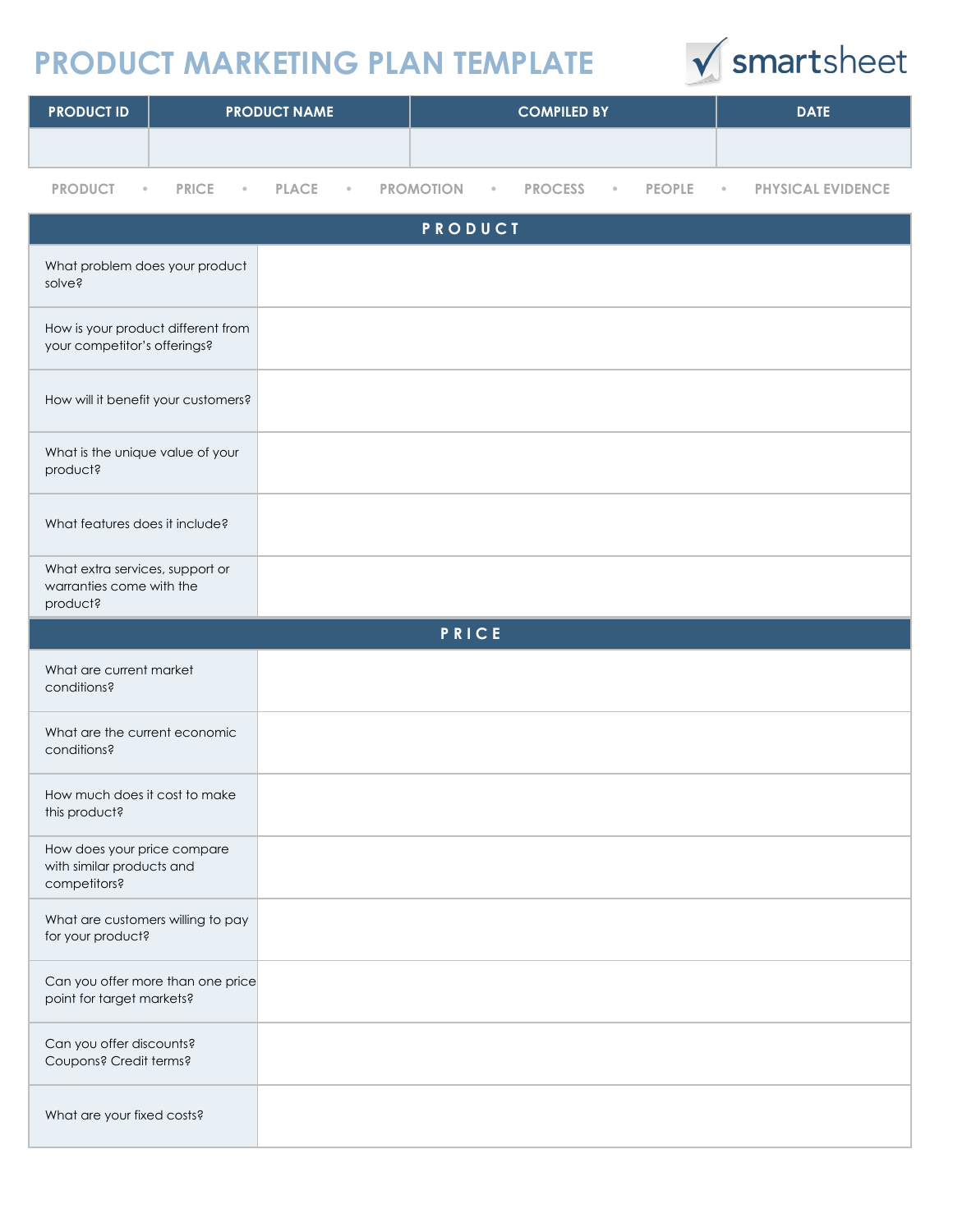| What profit margin is your goal?                                                                                                                                                                              |       |  |  |  |  |
|---------------------------------------------------------------------------------------------------------------------------------------------------------------------------------------------------------------|-------|--|--|--|--|
| How do your vendors or distributors<br>affect your pricing?                                                                                                                                                   |       |  |  |  |  |
| How can you test various price<br>points?                                                                                                                                                                     |       |  |  |  |  |
|                                                                                                                                                                                                               | PLACE |  |  |  |  |
| How will you get your product into<br>the marketplace?                                                                                                                                                        |       |  |  |  |  |
| Where will customers find your<br>product?                                                                                                                                                                    |       |  |  |  |  |
| How will the design of your store or<br>website reflect the product's<br>positioning and value?                                                                                                               |       |  |  |  |  |
| What logistics are needed to<br>deliver products to your<br>customers?                                                                                                                                        |       |  |  |  |  |
| Will you use distributors or will you<br>sell directly to customers?                                                                                                                                          |       |  |  |  |  |
| How will you manage inventory?                                                                                                                                                                                |       |  |  |  |  |
| <b>PROMOTION</b>                                                                                                                                                                                              |       |  |  |  |  |
| Select your promotion channels:<br>web content, social media, advertising,<br>direct mail, email, mobile marketing,<br>content marketing, sponsorships, other<br>(special pricing, partners, coupons,<br>etc. |       |  |  |  |  |
| What content do you need for<br>each channel?                                                                                                                                                                 |       |  |  |  |  |
| Who will create the content?                                                                                                                                                                                  |       |  |  |  |  |
| Who will set, and implement, the<br>promotion schedule?                                                                                                                                                       |       |  |  |  |  |
| Will you reach out to influencers<br>and analysts to position your<br>product?                                                                                                                                |       |  |  |  |  |
| PROCESS                                                                                                                                                                                                       |       |  |  |  |  |
| What is the pipeline that delivers<br>the product to your customers?                                                                                                                                          |       |  |  |  |  |
| Will the process be a service that<br>customers are willing to pay for?                                                                                                                                       |       |  |  |  |  |